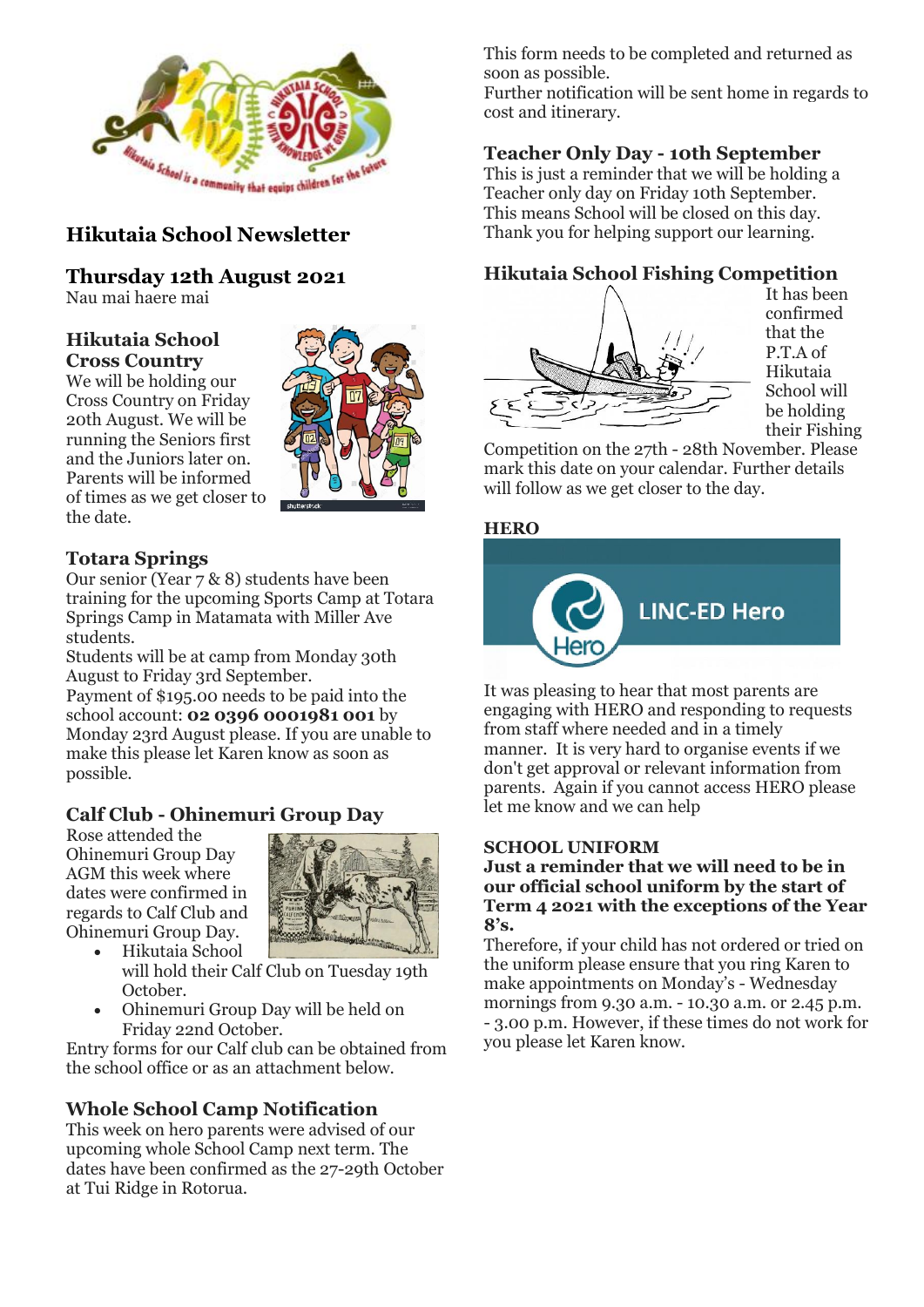





**Friday 3rd** School Assembly 2.15 **Tuesday 7th** Thames Valley Cross Country **Friday 10th**  *Teacher Only Day* **Monday 13th - Friday 17th** Te wiki o te Reo Maori 2021 **Friday 17th** School Assembly **Sunday 26th** Daylight Saving Begins **Tuesday 28th** Photo Life photos

**Friday 1st** Last day of Term 3 **Monday 18th** First day of Term 4 **Tuesday 19th** Calf Club **Friday 22nd** Ohinemuri Group Day **Wednesday 27th - Friday 29th** Whole School Camp



## **A new Kupu hou**

**(Māori Word)** to learn at your leisure with your child/ren. It will carry a classification depending on how it functions within the example sentences

provided - have fun.

#### **Kai te pēhea koe? (how are you feeling?)**

**Kai te ……… ahau (I am feeling ….)**

*Harikoa - happy Ora - well Pōuri - Sad Pai - Good*

*Māuiui - Sick Pukuriri – angry Hiakia – hungry hiamoe - sleepy*



Yummy school sticker promotion is on again for this year. Apples are a convenient package of fibre, vitamins, minerals and flavonoids that provide a range of valuable health benefits. Great for

this time of year with the changing seasons. If you are able to collect the stickers and or the cut outs on the bag of apples, you can download the sticker/cut out pages on the following link: <http://www.yummyfruit.co.nz/> and bring them to school when full. These will then go towards sports equipment for the School.



**Music Lessons**

If you are interested in learning an instrument, we are very lucky to have a parent who runs lessons from school. Guitar, Drums, Ukulele or Bass. If you are interested, please contact Kristian Bennett Musician | Producer | Teacher p | +6427 746 7169 e kristianbennett@me.com i | [kristianbennett1](https://l.facebook.com/l.php?u=https%3A%2F%2Fwww.instagram.com%2Fkristianbennett1%3Ffbclid%3DIwAR3ieJzUI2AzaGXYJTleWFP90UfmyYnXBQ7EhOo7GYR_bhm7MktX3VDCftQ&h=AT1wnkYm3-2uROTSKgParZxHNH1bSqt4L7Gg95T6BenaEpN7-ETFcLq4ycy0UUDo_BsDmQWBVBhLBOeMFoLbhG_DMGtUZEhQOmfBE0HzIXZIajpF-RbOnNE0Ri9mvTh_0icbCu4oU0hr1zg8kBPQU1c) f [https://www.facebook.com/kristianbennettmusic](https://www.facebook.com/profile.php?id=774498351)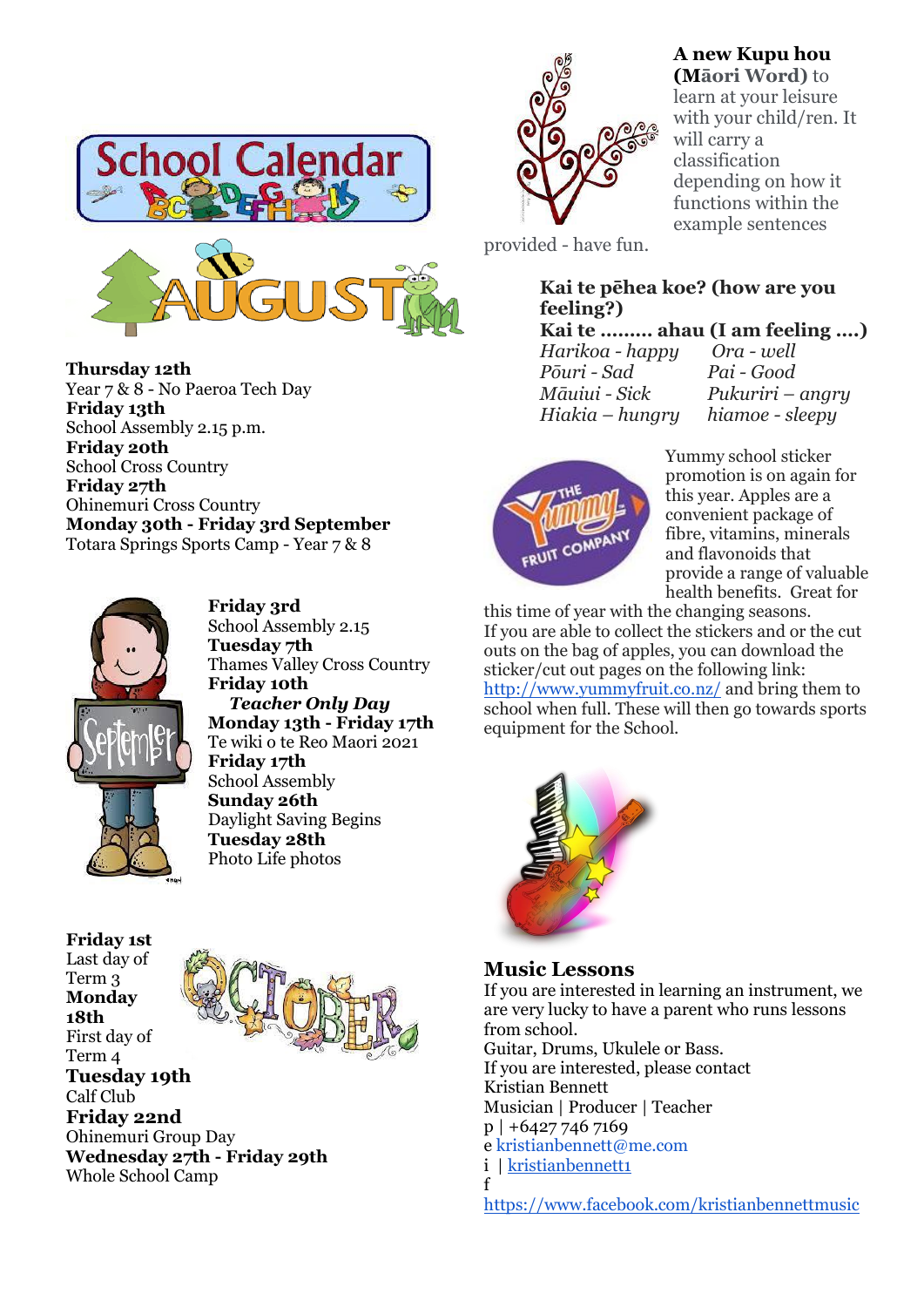#### **Teen-Esteem Workshops**

Workshops for Year 8 students who are heading to High School next year are open. These are a oneday workshop where students transition for High School *i.e.* how social interactions can impede esteem by dealing with issues that directly impact this group. Peer-pressure, bullying, by teaching them the tools and strategies which facilitate: goal setting, problem solving skills and better communication skills. For further information please contact Julia: 022 693 7621 or email teenesteemworkshops@gmail.com



# Over \$1.3 Million distributed





#### **THE PROGRAMME**

Fuel for Schools is a school sponsorship programme aimed at supporting rural schools throughout New Zealand.

With over \$1.3 Million dollars having been distributed back to Schools throughout the country, this programme is having a direct benefit on many communities.



As a Northfuels customer, you can nominate a participating school to receive 50 cents for every 100 Litres of bulk fuel that you have delivered.



We accrue these funds and when a participating school has reached \$1000 through the programme they can choose to redeem either a technology or sports equipment package, its that easy!

#### **NOMINATING YOUR SCHOOL**

When you sign up with Northfuels, just nominate one of the participating schools in your area.

If you are an exisiting Northfuels client and want to jump on board call your Account Manager or 0800 4 THE KIDS today to nominate a participating school.

Freephone 0800 999 986 Email enquiries@northfuels.co.nz Web www.northfuels.co.nz



WAITAKARURU 07 868 9030 | KOPU 07 868 5007 | PAEROA 07 862 7295 www.franklinvets.co.nz CoFranklinVetsLifestyleFarms